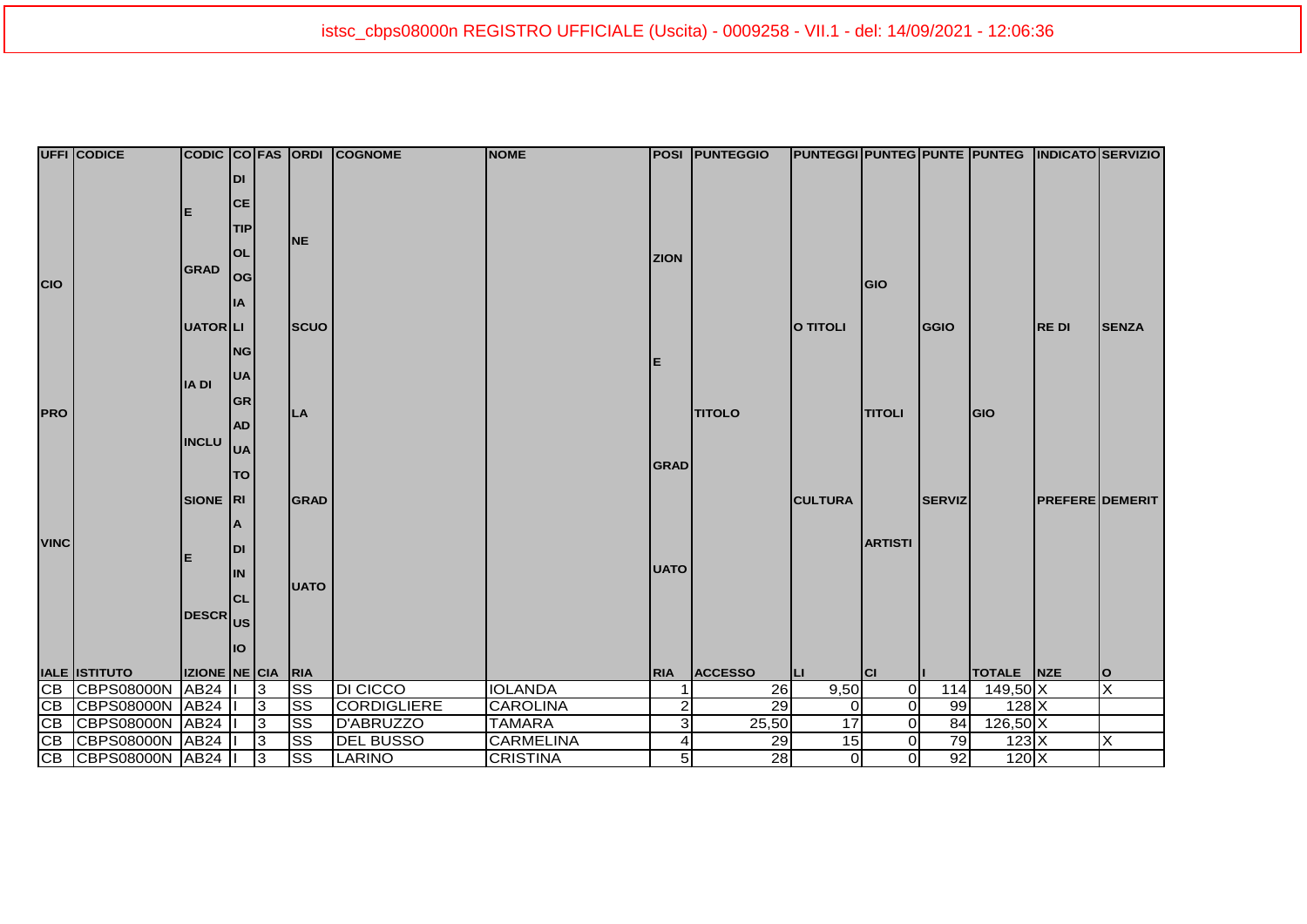| IСB             | ICBPS08000N IAB24 II        | IЗ             | SS                     | <b>VITULLI</b>    | <b>SIMONA</b>           | 6               | 27              | 6               | $\Omega$       | 86              | $119$ $X$         | X  |
|-----------------|-----------------------------|----------------|------------------------|-------------------|-------------------------|-----------------|-----------------|-----------------|----------------|-----------------|-------------------|----|
| <b>CB</b>       | <b>ICBPS08000N JAB24 II</b> | 3              | $\overline{\text{ss}}$ | <b>BOCHICCHIO</b> | <b>CHIARA</b>           |                 | $\overline{27}$ | $\Omega$        | Οl             | 90 <sup>1</sup> | 117X              |    |
| CВ              | ICBPS08000N IAB24 I         | 3              | $\overline{\text{ss}}$ | <b>CECERE</b>     | <b>NICOLINA</b>         | 8               | $\overline{29}$ | 12,50           | $\overline{0}$ | 74              | $115,50$ X        |    |
| CВ              | CBPS08000N AB24             | 3              | SS                     | PEDRAZZI          | <b>STEFANIA</b>         | 9               | 33              | 17              | Οl             | 64              | $114$ $X$         |    |
| <b>CB</b>       | CBPS08000N AB24             | 3              | SS                     | <b>EREMITA</b>    | <b>MARIA GIUSEPPINA</b> | 10              | 27              | 19,50           | Οl             | 60I             | $106,50$ X        |    |
| <b>CB</b>       | CBPS08000N AB24             | 3              | $\overline{\text{ss}}$ | <b>ROCCO</b>      | <b>ANTONELLA</b>        | 11              | 29              | 24,50           | Οl             | 52              | 105,50            |    |
| <b>CB</b>       | CBPS08000N   AB24           | 3              | $\overline{\text{ss}}$ | MASTROMONACO      | GIOVANNA                | 12              | 33              | 2               | Οl             | 64              | $99 \times$       |    |
| <b>CB</b>       | CBPS08000N AB24             | 3              | $\overline{\text{ss}}$ | <b>DE SANTIS</b>  | <b>ANNA</b>             | 13              | $\overline{29}$ | $\overline{2}$  | οl             | 66              | $97 \times$       |    |
| ICB             | CBPS08000N   AB24           | 3              | $\overline{\text{ss}}$ | <b>PERUGINI</b>   | <b>MAURILIA</b>         | 14              | 29              |                 | Ωl             | 67              | $97 \times$       |    |
| <b>CB</b>       | CBPS08000N AB24             | $\overline{3}$ | $\overline{\text{ss}}$ | MACCHIAGODENA     | PAOLA                   | 15              | 26,50           | $\Omega$        | $\overline{O}$ | $\overline{70}$ | $96,50 \times$    |    |
| <b>CB</b>       | ICBPS08000N AB24            | l3             | $\overline{\text{ss}}$ | <b>BAGNOLI</b>    | <b>SABRINA</b>          | 16              | 23.50           | $\overline{12}$ | $\Omega$       | 60              | 95,50             |    |
| <b>CB</b>       | CBPS08000N AB24             | Iз             | $\overline{\text{ss}}$ | <b>PITOCCHI</b>   | <b>AURELIA</b>          | $\overline{17}$ | 28              | 6               | Οl             | 48              | 82X               |    |
| CB              | CBPS08000N AB24             | 3              | $\overline{\text{ss}}$ | <b>VALIANTE</b>   | <b>ANNATERESA</b>       | 18              | 26,50           | 6,50            | οl             | 48              | 81X               |    |
| <b>CB</b>       | CBPS08000N AB24             | 13             | $\overline{\text{ss}}$ | <b>COLABELLA</b>  | <b>MARIA CAROLINA</b>   | 19              | 29              |                 | $\Omega$       | 43              | $74$ $X$          |    |
| CB              | CBPS08000N   AB24           | 3              | $\overline{\text{ss}}$ | <b>POLANSEK</b>   | <b>JELENA</b>           | $\overline{20}$ | 33              | 7,50            | $\Omega$       | 28              | $68,50$ X         | X  |
| CВ              | CBPS08000N AB24             | 3              | $\overline{\text{ss}}$ | <b>PARENTE</b>    | <b>FELICITA</b>         | $\overline{21}$ | 25              | 17              | $\Omega$       | 24              | 66                |    |
| CВ              | CBPS08000N AB24             | Ι3             | $\overline{\text{ss}}$ | <b>MANES</b>      | <b>BARBARA</b>          | $\overline{22}$ | 26,50           | 2,50            | $\Omega$       | $\overline{31}$ | $\overline{60}$ X |    |
| CВ              | CBPS08000N AB24             | 3              | $\overline{\text{ss}}$ | <b>VITIELLO</b>   | <b>ANNA</b>             | $\overline{23}$ | 26,50           | ⊿               | Οl             | 29              | $59,50$ X         |    |
| CВ              | CBPS08000N   AB24           | 3              | SS                     | <b>GRIMANI</b>    | <b>BARBARA</b>          | 24              | 24              | 2,50            | Οl             | 33 <sup>1</sup> | 59.50 X           | X. |
| <b>CB</b>       | CBPS08000N AB24             | 3              | $\overline{\text{ss}}$ | <b>LOMBARDI</b>   | <b>CLEMENTINA</b>       | 25              | 28              | 4,50            | Οl             | 27              | 59,50             |    |
| <b>CB</b>       | CBPS08000N   AB24           | Iз             | $\overline{\text{ss}}$ | <b>PUCCI</b>      | <b>ANTONIETTA</b>       | $\overline{26}$ | 23,50           | 4               | Οl             | 31              | 58,50             |    |
| <b>CB</b>       | CBPS08000N   AB24           | Ιз             | SS                     | MUCCIACCIO        | <b>GIOVANNI MAURO</b>   | 27              | 28              | $6 \mid$        | Οl             | 18              | $52\text{X}$      | X  |
| <b>CB</b>       | CBPS08000N   AB24           | $\overline{3}$ | $\overline{\text{ss}}$ | <b>FELICE</b>     | <b>NATASHA</b>          | $\overline{28}$ | 33              | 19              | 0              | ΩI              | 52                |    |
| ICB.            | ICBPS08000N IAB24 I         | $\overline{3}$ | $\overline{\text{ss}}$ | ICENTAURO         | <b>GIULIA</b>           | 29              | 22,50           | 6,50            | $\overline{0}$ | 22              | 51X               |    |
| <b>CB</b>       | CBPS08000N AB24             | $\overline{3}$ | $\overline{\text{ss}}$ | MANOCCHIO         | <b>VALERIA</b>          | $\overline{30}$ | 29              | 8,50            | $\overline{O}$ | 13              | $50,50$ X         |    |
| <b>CB</b>       | CBPS08000N AB24             | $\overline{3}$ | $\overline{\text{ss}}$ | <b>SCOCCA</b>     | <b>GIUSEPPINA</b>       | $\overline{31}$ | 33              | 1,50            | $\overline{0}$ | 14              | 48,50             |    |
| ICB             | CBPS08000N AB24             | 13             | $\overline{\text{ss}}$ | <b>IASENZA</b>    | <b>MARZIA</b>           | 32              | 33              | 12              | $\Omega$       | $\overline{2}$  | 47                |    |
| <b>CB</b>       | CBPS08000N AB24             | 3              | $\overline{\text{ss}}$ | <b>CIRICILLO</b>  | <b>SOFIA</b>            | $\overline{33}$ | $\overline{26}$ |                 | Οl             | 20              | 47                |    |
| <b>CB</b>       | ICBPS08000N IAB24           | Iз             | $\overline{\text{ss}}$ | <b>PALMARINI</b>  | <b>ENRICA</b>           | 34              | 26              | 18              | Οl             | $\overline{2}$  | 46                |    |
| $\overline{CB}$ | <b>CBPS08000N AB24</b>      | 3              | $\overline{\text{ss}}$ | <b>BERARDI</b>    | <b>FRANCESCA</b>        | 35              | 29              | 5 <sub>l</sub>  | $\Omega$       | 10 <sup>1</sup> | 44                |    |
| CB              | CBPS08000N AB24             | 3              | $\overline{\text{ss}}$ | <b>ORELLUSI</b>   | <b>LUISA</b>            | $\overline{36}$ | 26,50           | 4               | $\Omega$       | 12              | 42,50             |    |
| CВ              | ICBPS08000N IAB24           | 3              | $\overline{\text{ss}}$ | <b>MATTEO</b>     | <b>MARIA VIRGINIA</b>   | $\overline{37}$ | 33              | 8,50            | $\Omega$       | ΩI              | 41,50             |    |
| CВ              | CBPS08000N   AB24           | 3              | SS                     | <b>COLANERI</b>   | <b>FEDERICA</b>         | 38              | 33              | 8,50            | $\Omega$       | ΩI              | 41,50             |    |
| CB.             | CBPS08000N   AB24           | 3              | SS                     | PERRELLA          | <b>LIDIA</b>            | 39              | 28              | <sup>0</sup>    | οl             | 12              | $40\text{X}$      |    |
| CB              | CBPS08000N AB24             | 3              | SS                     | <b>MAROLLA</b>    | <b>MARISTELLA</b>       | 40              | 33              | 6,50            | οl             | ΩI              | 39,50             |    |
|                 | CB CBPS08000N AB24          | 3              | $\overline{\text{ss}}$ | <b>SANTONE</b>    | ALESSANDRO              | $\overline{41}$ | 33              | 6,50            | $\overline{0}$ | $\Omega$        | 39,50             |    |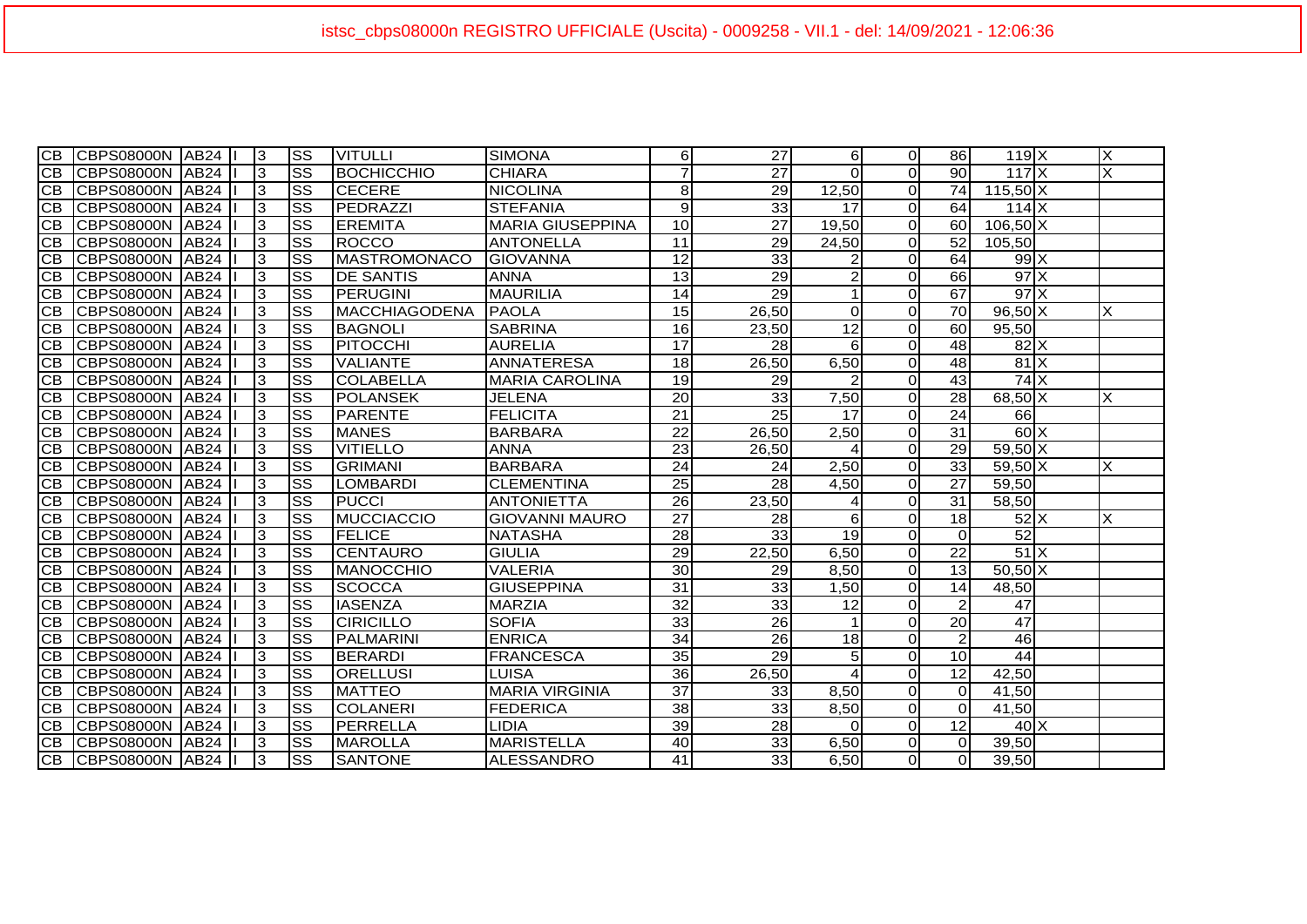| $\overline{CB}$ | CBPS08000N AB24 II   |  | 13.            | $\overline{\text{ss}}$ | GRAGNANO            | <b>I</b> BERNARDETTA    | 42              | 28              | 5,50           | $\Omega$       | 5 <sup>1</sup>  | $38,50$ X       |   |
|-----------------|----------------------|--|----------------|------------------------|---------------------|-------------------------|-----------------|-----------------|----------------|----------------|-----------------|-----------------|---|
| CB              | ICBPS08000N IAB24 I  |  | 3              | $\overline{\text{ss}}$ | LELLI               | <b>RAFFAELLA</b>        | 43              | 25,50           | ΩI             | Οl             | 12              | $37,50$ X       |   |
|                 | CB CBPS08000N AB24   |  | 3              | SS                     | CARFAGNINI          | <b>ANNA PIA</b>         | 44              | 26,50           | $6 \mid$       | 0              | 5 <sub>l</sub>  | $37,50$ X       |   |
| <b>CB</b>       | CBPS08000N AB24      |  | Iз             | $\overline{\text{ss}}$ | <b>BERARDINI</b>    | <b>FABIANA</b>          | 45              | 33              | $\overline{4}$ | $\Omega$       | $\Omega$        | $\overline{37}$ | X |
| CB              | CBPS08000N AB24      |  | $\overline{3}$ | $\overline{\text{ss}}$ | PARZIALE            | <b>CHIARA</b>           | 46              | 33              | 3 <sup>l</sup> | Οl             | $\overline{1}$  | $\overline{37}$ | X |
| <b>CB</b>       | CBPS08000N AB24      |  | Ιз             | $\overline{\text{ss}}$ | <b>MASTROPAOLO</b>  | <b>MARIA ROSARIA</b>    | 47              | 28,50           | 7,50           | οl             | $\Omega$        | 36              | X |
| <b>CB</b>       | CBPS08000N AB24      |  | $\vert$ 3      | $\overline{\text{ss}}$ | <b>MANCINI</b>      | FABRIZIA                | 48              | 26,50           | 4,50           | οl             | 5 <sup>1</sup>  | 36              |   |
| <b>CB</b>       | CBPS08000N AB24      |  | $\overline{3}$ | $\overline{\text{ss}}$ | <b>TEONESTO</b>     | <b>EMILIA</b>           | 49              | 23,50           | ΟI             | $\overline{O}$ | $\overline{12}$ | $35,50$ X       |   |
| <b>CB</b>       | CBPS08000N AB24      |  | $\overline{3}$ | $\overline{\text{ss}}$ | <b>MARSIGLIA</b>    | <b>LAURA</b>            | 50              | 29              | $6 \mid$       | $\Omega$       | ΩI              | 35              |   |
| <b>CB</b>       | CBPS08000N AB24      |  | $\overline{3}$ | $\overline{\text{ss}}$ | IBATTISTA           | <b>GIUSEPPINA</b>       | $\overline{51}$ | $\overline{25}$ | $\overline{2}$ | Οl             | 8 <sup>1</sup>  | 35              |   |
| <b>CB</b>       | CBPS08000N AB24      |  | 3              | $\overline{\text{ss}}$ | <b>FRANCESCONE</b>  | <b>MARIA</b>            | 52              | 33              | 1,50           | Οl             | ΩI              | $34,50$ X       |   |
| <b>CB</b>       | CBPS08000N AB24      |  | $\overline{3}$ | $\overline{\text{ss}}$ | <b>MONTANTE</b>     | <b>ALESSANDRA</b>       | 53              | 33              | 1,50           | Οl             | $\Omega$        | 34,50           |   |
| <b>CB</b>       | CBPS08000N AB24      |  | Ιз             | $\overline{\text{ss}}$ | POZZUTO             | <b>NICOLETTA</b>        | $\overline{54}$ | 27,50           |                | Οl             | 6 <sup>1</sup>  | 34,50           |   |
| CB              | CBPS08000N AB24      |  | 3              | $\overline{\text{ss}}$ | D'AGOSTINO          | <b>ANTONIA</b>          | 55              | 33              |                | 0              | $\Omega$        | $34$ $X$        |   |
| CB              | CBPS08000N AB24      |  | 3              | $\overline{\text{ss}}$ | FERRARA             | <b>VALENTINA</b>        | 56              | 33              | $\Omega$       | 0              | $\Omega$        | 33              |   |
| CВ              | CBPS08000N AB24      |  | 3              | $\overline{\text{ss}}$ | <b>TANGREDI</b>     | <b>MIRELLA</b>          | 57              | 33              | $\overline{O}$ | $\Omega$       | $\Omega$        | 33              |   |
| CВ              | CBPS08000N AB24      |  | 3              | $\overline{\text{ss}}$ | <b>MARRA</b>        | LUISA                   | 58              | 33              | $\overline{0}$ | $\Omega$       | $\Omega$        | 33              |   |
| CВ              | CBPS08000N AB24      |  | 3              | $\overline{\text{ss}}$ | <b>CAMPOFREDANO</b> | PINUCCIA                | 59              | 19,50           | $\overline{0}$ | $\Omega$       | 13              | $32,50$ X       | X |
| <b>CB</b>       | CBPS08000N AB24      |  | 3              | SS                     | <b>MAIORANO</b>     | <b>MICHELA</b>          | 60              | 29              | 3              | οl             | $\Omega$        | 32              |   |
| <b>CB</b>       | CBPS08000N AB24      |  | Iз             | $\overline{\text{ss}}$ | <b>PIRRO</b>        | <b>LAURA</b>            | 61              | 28              | $\overline{2}$ | οl             | $\Omega$        | 30              |   |
| IСB             | CBPS08000N AB24      |  | $\overline{3}$ | <b>SS</b>              | <b>DIGIORGIO</b>    | <b>LORENA</b>           | 62              | $\overline{23}$ | 6,50           | Οl             | $\Omega$        | $29,50$ X       |   |
| ICB             | CBPS08000N AB24      |  | 13             | SS                     | IQUIQUERO           | <b>ANGELICA</b>         | 63              | 28              | 1,50           | Οl             | $\Omega$        | 29,50           |   |
| ICB.            | CBPS08000N AB24      |  | $\overline{3}$ | $\overline{\text{ss}}$ | <b>DE MARCO</b>     | <b>DARIO</b>            | 64              | 25              | 4              | Οl             | ΩI              | $29$ X          |   |
| ICB.            | CBPS08000N AB24      |  | $\overline{3}$ | $\overline{\text{ss}}$ | <b>STANZIANO</b>    | <b>LUCIA</b>            | 65              | 29              | $\overline{0}$ | $\Omega$       | $\Omega$        | 29X             |   |
| CB              | ICBPS08000N AB24 II  |  | $\vert$ 3      | $\overline{\text{ss}}$ | <b>DI LEGGE</b>     | <b>CRISTINA</b>         | 66              | $\overline{29}$ | $\Omega$       | $\Omega$       | $\Omega$        | 29              |   |
| ICB.            | CBPS08000N AB24      |  | $\overline{3}$ | $\overline{\text{ss}}$ | PELILLO             | <b>MARA</b>             | 67              | 29              | $\overline{0}$ | $\Omega$       | $\Omega$        | 29              |   |
| CB              | CBPS08000N AB24      |  | $\overline{3}$ | $\overline{\text{ss}}$ | <b>GALLACE</b>      | <b>ILARIA</b>           | $\overline{68}$ | 29              | $\overline{0}$ | $\Omega$       | $\Omega$        | 29              |   |
| ICB             | ICBPS08000N IAB24 II |  | Iз             | SS                     | <b>GIANFAGNA</b>    | <b>FRANCESCA</b>        | 69              | 27,50           | $\Omega$       | $\Omega$       |                 | 28,50           |   |
|                 |                      |  |                |                        |                     | <b>MADDALENA</b>        |                 |                 |                |                |                 |                 |   |
| CB.             | CBPS08000N AB24      |  | 13             | $\overline{\text{ss}}$ | <b>FANELLI</b>      | <b>COSTANZA</b>         | 70              | 23,50           | 4,50           | $\Omega$       | -ol             | $28$ $X$        | X |
| <b>CB</b>       | ICBPS08000N IAB24    |  | 3              | $\overline{\text{ss}}$ | <b>FEDERICO</b>     | <b>MARIA ANTONIETTA</b> | 71              | 23,50           | 4,50           | $\Omega$       | $\Omega$        | 28X             |   |
| CВ              | ICBPS08000N IAB24    |  | 3              | $\overline{\text{ss}}$ | <b>DE SANTIS</b>    | <b>ANNA</b>             | $\overline{72}$ | 28              | $\overline{0}$ | $\Omega$       | $\Omega$        | 28              | X |
| CВ              | CBPS08000N AB24      |  | 3              | SS                     | <b>GENNARELLI</b>   | <b>VALENTINA</b>        | 73              | $\overline{28}$ | $\Omega$       | $\Omega$       | $\Omega$        | 28              |   |
| ICB             | CBPS08000N   AB24    |  | 3              | SS                     | <b>ZARA</b>         | <b>CARMEN</b>           | $\overline{74}$ | 26              | 1,50           | οl             | $\Omega$        | 27,50           |   |
|                 | CB CBPS08000N AB24   |  | 3              | $\overline{\text{ss}}$ | <b>BONACERA</b>     | <b>LAURA</b>            | 75              | $\overline{27}$ | $\overline{0}$ | 0              | $\Omega$        | 27              |   |
|                 | CB CBPS08000N AB24   |  | $\overline{3}$ | $\overline{\text{ss}}$ | COLAGIOVANNI        | LEANDRA                 | 76              | 26,50           | $\overline{0}$ | O              | $\Omega$        | 26,50           |   |